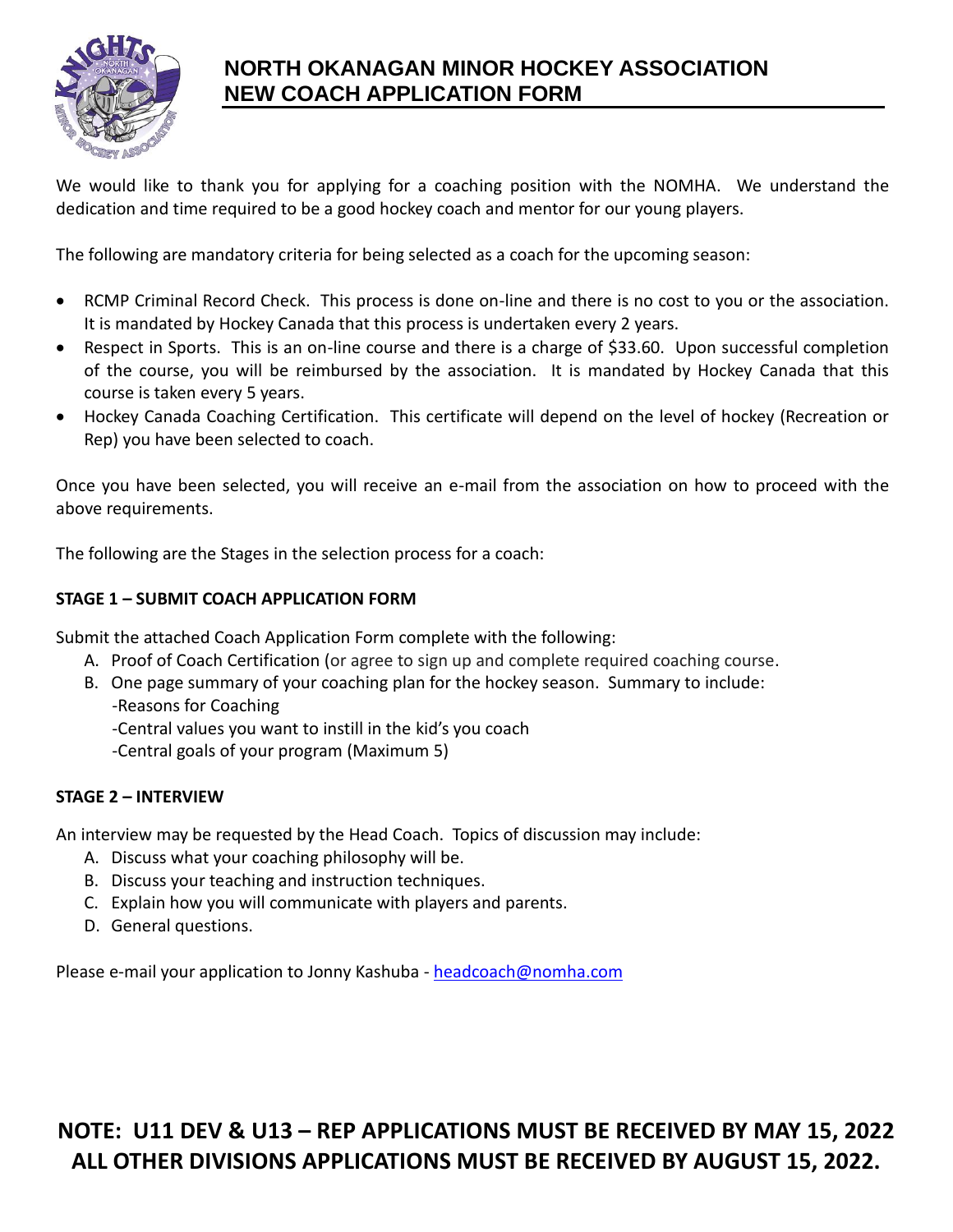

## **NORTH OKANAGAN MINOR HOCKEY ASSOCIATION NEW COACH APPLICATION FORM**

| Name:              | (First Name) |             | (Last Name) |
|--------------------|--------------|-------------|-------------|
| Address:           |              | Home #:     |             |
| City:              |              | Cell #:     |             |
| Postal Code:       |              | Email:      |             |
| <b>Birth Date:</b> |              | Occupation: |             |

### **PREFERRED COACHING ASSIGNMENT (indicate 1st choice and 2nd choice)**

| <b>Division</b> | Age       | <b>Head Coach</b> | <b>Assistant Coach</b> |
|-----------------|-----------|-------------------|------------------------|
| U7              | $5 - 6$   |                   |                        |
| U9              | $7 - 8$   |                   |                        |
| U11             | $9 - 10$  |                   |                        |
| U13             | $11 - 12$ |                   |                        |
| U15             | $13 - 14$ |                   |                        |
| U18             | $15 - 17$ |                   |                        |

#### **EXISTING QUALIFICATIONS**

| Course                                   | Year | Location - Provide copies of certification |
|------------------------------------------|------|--------------------------------------------|
| Hybrid / Coach Stream (formerly Level 1) |      |                                            |
| Developmental (formerly intermediate)    |      |                                            |
| Level 1 First Aid                        |      |                                            |
| Speak Out / Respect in Sports            |      |                                            |
| <b>HCSP Safety Course</b>                |      |                                            |

# **NOTE: U11 DEV & U13 – REP APPLICATIONS MUST BE RECEIVED BY MAY 15, 2022 ALL OTHER DIVISIONS APPLICATIONS MUST BE RECEIVED BY AUGUST 15, 2022.**